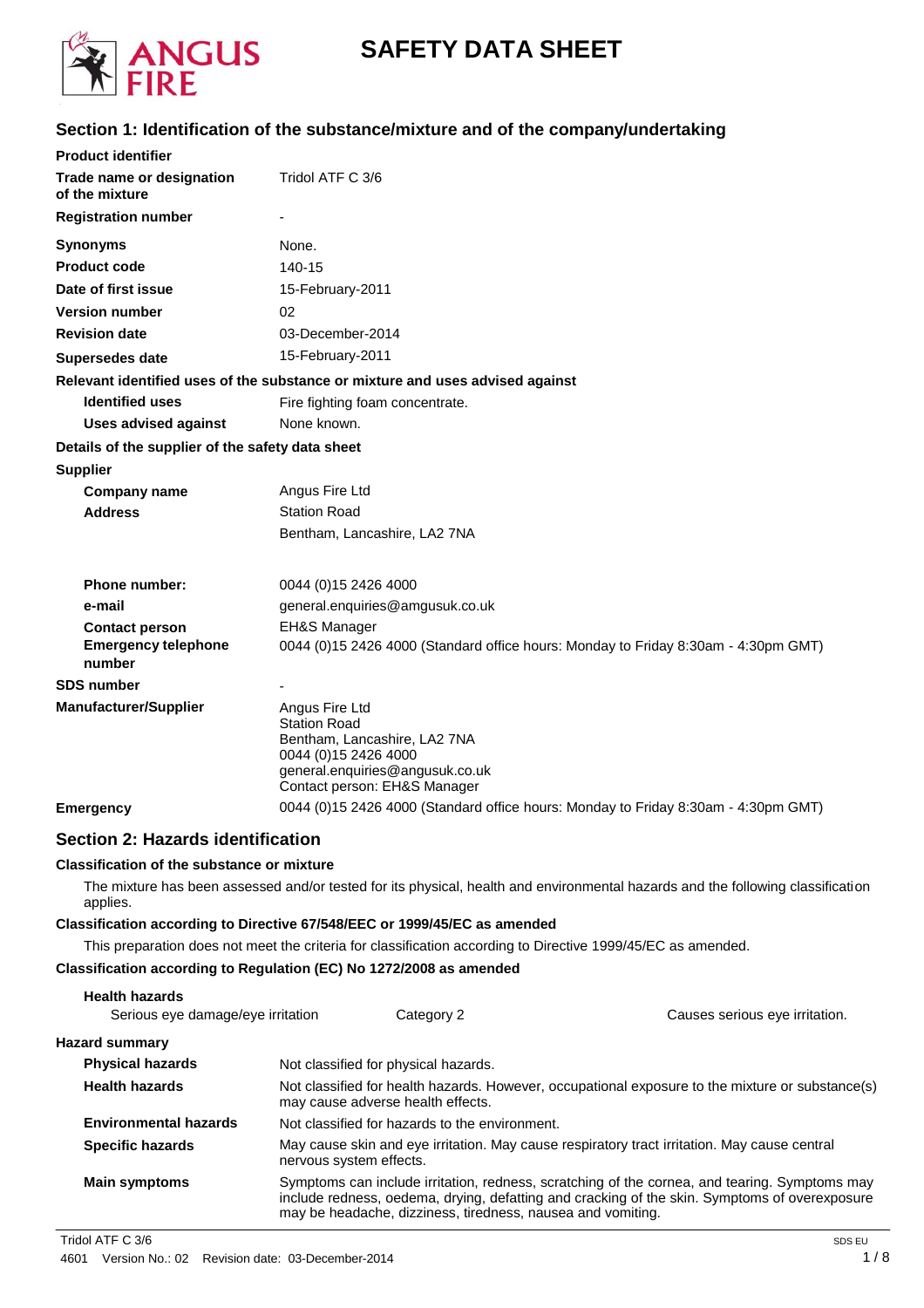#### **Label elements**

### **Label according to Regulation (EC) No. 1272/2008 as amended**

**Contains:** 2-(2-Butoxyethoxy)-Ethanol, Alkyl polyglycoside, Sodium Decyl Sulphate

| <b>Signal word</b>                                                                                                 | Warning                  |                                |                                                                |                                                                                                                                                                                               |                  |              |
|--------------------------------------------------------------------------------------------------------------------|--------------------------|--------------------------------|----------------------------------------------------------------|-----------------------------------------------------------------------------------------------------------------------------------------------------------------------------------------------|------------------|--------------|
| <b>Hazard statements</b>                                                                                           |                          | Causes serious eye irritation. |                                                                |                                                                                                                                                                                               |                  |              |
| <b>Precautionary statements</b>                                                                                    |                          |                                |                                                                |                                                                                                                                                                                               |                  |              |
| <b>Prevention</b>                                                                                                  |                          |                                | Wear eye/face protection. Wash thoroughly after handling.      |                                                                                                                                                                                               |                  |              |
| <b>Response</b>                                                                                                    |                          |                                |                                                                | IF IN EYES: Rinse cautiously with water for several minutes. Remove contact lenses, if present<br>and easy to do. Continue rinsing. If eye irritation persists, get medical advice/attention. |                  |              |
| <b>Storage</b>                                                                                                     |                          |                                | Store away from incompatible materials.                        |                                                                                                                                                                                               |                  |              |
| <b>Disposal</b>                                                                                                    |                          |                                |                                                                | Dispose of waste and residues in accordance with local authority requirements.                                                                                                                |                  |              |
| <b>Supplemental label information</b>                                                                              | None.                    |                                |                                                                |                                                                                                                                                                                               |                  |              |
| <b>Other hazards</b>                                                                                               |                          |                                | Not a PBT or vPvB substance or mixture.                        |                                                                                                                                                                                               |                  |              |
| Section 3: Composition/information on ingredients                                                                  |                          |                                |                                                                |                                                                                                                                                                                               |                  |              |
| <b>Mixture</b>                                                                                                     |                          |                                |                                                                |                                                                                                                                                                                               |                  |              |
| <b>General information</b>                                                                                         |                          |                                |                                                                |                                                                                                                                                                                               |                  |              |
| <b>Chemical name</b>                                                                                               |                          | %                              |                                                                | CAS-No. / EC No. REACH Registration No.                                                                                                                                                       | <b>INDEX No.</b> | <b>Notes</b> |
| 2-(2-Butoxyethoxy)-Ethanol                                                                                         |                          | $5 - 10$                       | 112-34-5<br>203-961-6                                          |                                                                                                                                                                                               | 603-096-00-8     | #            |
| <b>Classification:</b>                                                                                             | <b>DSD: Xi;R36</b>       |                                |                                                                |                                                                                                                                                                                               |                  |              |
|                                                                                                                    | CLP: Eye Irrit. $2;H319$ |                                |                                                                |                                                                                                                                                                                               |                  |              |
|                                                                                                                    |                          |                                |                                                                |                                                                                                                                                                                               |                  |              |
| Alkyl polyglycoside                                                                                                |                          | $1 - 2.5$                      | 132778-08-6<br>603-654-0                                       |                                                                                                                                                                                               |                  |              |
| <b>Classification:</b>                                                                                             | <b>DSD:</b> Xi:R38-41    |                                |                                                                |                                                                                                                                                                                               |                  |              |
|                                                                                                                    | CLP:                     |                                | Skin Irrit. 2; H315, Eye Dam. 1; H318                          |                                                                                                                                                                                               |                  |              |
| Sodium Decyl Sulphate                                                                                              |                          | $1 - 2.5$                      | 142-87-0                                                       |                                                                                                                                                                                               |                  |              |
| <b>Classification:</b>                                                                                             | DSD: Xn;R22, Xi;R38-41   |                                | 205-568-5                                                      |                                                                                                                                                                                               |                  |              |
|                                                                                                                    |                          |                                | CLP: Acute Tox. 4; H302, Skin Irrit. 2; H315, Eye Dam. 1; H318 |                                                                                                                                                                                               |                  |              |
|                                                                                                                    |                          |                                |                                                                |                                                                                                                                                                                               |                  |              |
| Sodium Octyl Sulphate                                                                                              |                          | < 1                            | 142-31-4<br>205-535-5                                          |                                                                                                                                                                                               |                  |              |
| <b>Classification:</b>                                                                                             | <b>DSD:</b> Xi;R36/37/38 |                                |                                                                |                                                                                                                                                                                               |                  |              |
|                                                                                                                    | CLP:                     |                                | Skin Irrit. 2; H315, Eye Irrit. 2; H319, STOT SE 3; H335       |                                                                                                                                                                                               |                  |              |
| Water                                                                                                              |                          | <b>Balance</b>                 | 7732-18-5<br>231-791-2                                         |                                                                                                                                                                                               |                  |              |
| <b>Classification:</b>                                                                                             | DSD: -                   |                                |                                                                |                                                                                                                                                                                               |                  |              |
| CLP:                                                                                                               | - 1                      |                                |                                                                |                                                                                                                                                                                               |                  |              |
| #: This substance has workplace exposure limit(s).<br>DSD: Directive 67/548/EEC.<br>CLP: Regulation No. 1272/2008. |                          |                                |                                                                |                                                                                                                                                                                               |                  |              |
| <b>Composition comments</b>                                                                                        | percent by volume.       |                                |                                                                | All concentrations are in percent by weight unless ingredient is a gas. Gas concentrations are in<br>The full text for all R- and H-phrases is displayed in section 16.                       |                  |              |

The full text for all R- and H-phrases is displayed in section 16.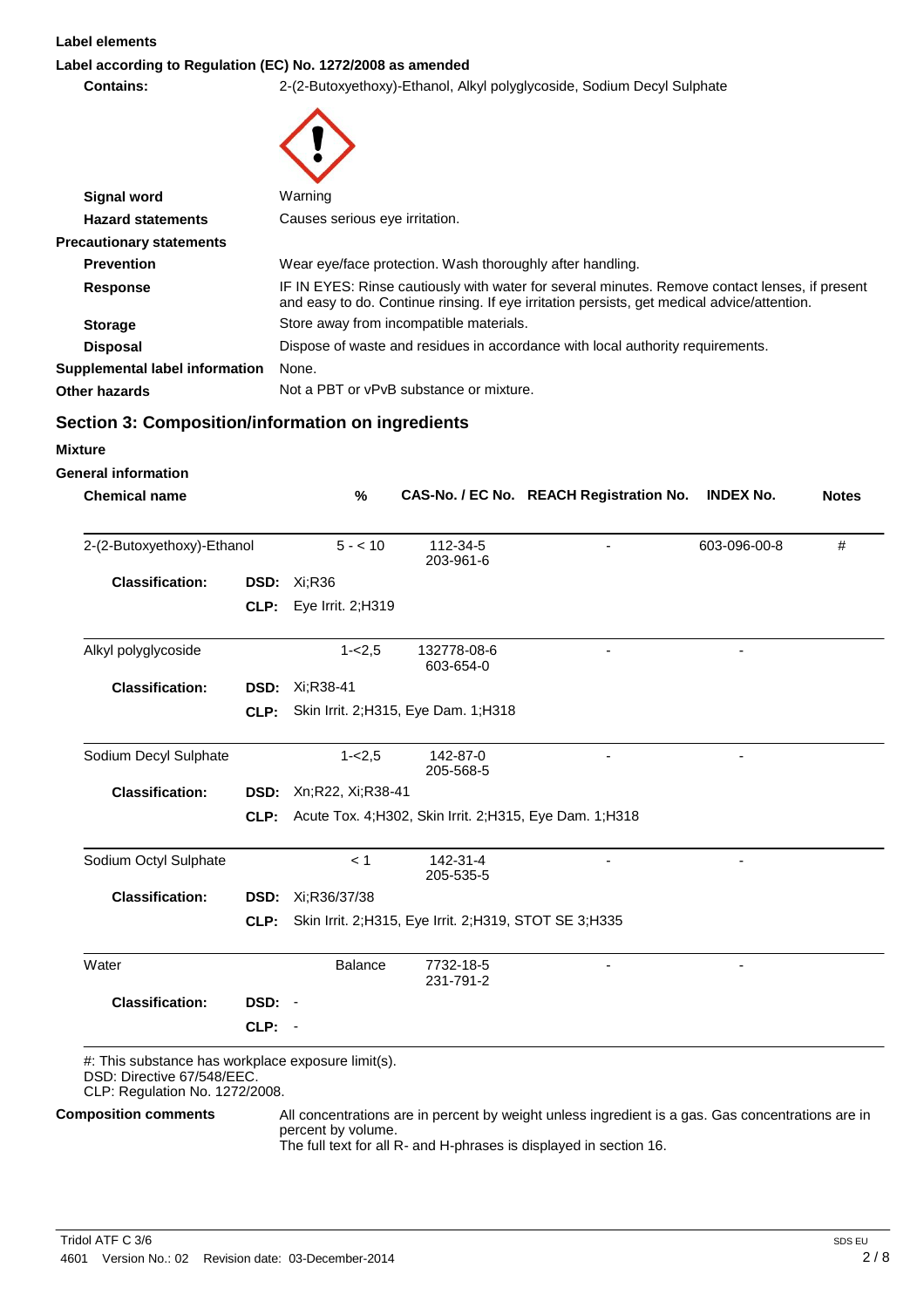### **Section 4: First aid measures**

### **Description of first aid measures**

| <b>Inhalation</b>                                                                | Move injured person into fresh air and keep person calm under observation. Get medical attention<br>if discomfort persists.                                                                                                                                   |
|----------------------------------------------------------------------------------|---------------------------------------------------------------------------------------------------------------------------------------------------------------------------------------------------------------------------------------------------------------|
| <b>Skin contact</b>                                                              | Wash the skin immediately with soap and water. Get medical attention if irritation develops and<br>persists.                                                                                                                                                  |
| Eye contact                                                                      | Immediately flush with plenty of water for up to 15 minutes. Remove any contact lenses and open<br>eyes wide apart. Get medical attention if irritation develops and persists.                                                                                |
| Ingestion                                                                        | Immediately rinse mouth and drink plenty of water. Get medical attention if symptoms occur.                                                                                                                                                                   |
| Most important symptoms and<br>effects, both acute and delayed                   | Symptoms can include irritation, redness, scratching of the cornea, and tearing. Symptoms may<br>include redness, oedema, drying, defatting and cracking of the skin. Symptoms of overexposure<br>may be headache, dizziness, tiredness, nausea and vomiting. |
| Indication of any immediate<br>medical attention and special<br>treatment needed | Provide general supportive measures and treat symptomatically.                                                                                                                                                                                                |

### **Section 5: Firefighting measures**

| <b>General fire hazards</b>                              | Product is an extinguishing media. It does not burn or support combustion.                                                           |
|----------------------------------------------------------|--------------------------------------------------------------------------------------------------------------------------------------|
| <b>Extinguishing media</b>                               |                                                                                                                                      |
| Suitable extinguishing<br>media                          | No specific measures are required as this product is a fire extinguishing medium.                                                    |
| Unsuitable extinguishing<br>media                        | Not applicable.                                                                                                                      |
| Special hazards arising from<br>the substance or mixture | Not a fire hazard.                                                                                                                   |
| <b>Advice for firefighters</b>                           |                                                                                                                                      |
| <b>Special protective</b><br>equipment for firefighters  | Self-contained breathing apparatus, operated in positive pressure mode and full protective<br>clothing must be worn in case of fire. |
| <b>Special firefighting</b><br>procedures                | No specific precautions.                                                                                                             |

### **Section 6: Accidental release measures**

### **Personal precautions, protective equipment and emergency procedures**

| For non-emergency<br>personnel                          | Avoid contact with skin and eyes. Avoid inhalation of mists or aerosols. Provide adequate<br>ventilation. Wear protective clothing as described in Section 8 of this safety data sheet. |  |  |
|---------------------------------------------------------|-----------------------------------------------------------------------------------------------------------------------------------------------------------------------------------------|--|--|
| For emergency responders                                | Use personal protection recommended in Section 8 of the SDS.                                                                                                                            |  |  |
| <b>Environmental precautions</b>                        | For large (industrial) releases, prevent spill from entering a waterway.                                                                                                                |  |  |
| Methods and material for<br>containment and cleaning up | Absorb spillage with suitable absorbent material. Collect and dispose of spillage as indicated in<br>Section 13.                                                                        |  |  |
| Reference to other sections                             | For personal protection, see Section 8.<br>For waste disposal, see Section 13.                                                                                                          |  |  |

### **Section 7: Handling and storage**

| <b>Precautions for safe handling</b>                            | Avoid contact with skin and eyes. Wear appropriate personal protective equipment. Wash hands<br>after handling. Observe good industrial hygiene practices. |
|-----------------------------------------------------------------|------------------------------------------------------------------------------------------------------------------------------------------------------------|
| Conditions for safe storage,<br>including any incompatibilities | Store in original tightly closed container. Store at temperature below 40°C. Store above freezing.<br>Store away from incompatible materials.              |
| Specific end use(s)                                             | Fire fighting foam concentrate.                                                                                                                            |

### **Section 8: Exposure controls/personal protection**

#### **Control parameters**

#### **Occupational exposure limits**

### **Austria. MAK List**

| <b>Components</b>                          | <b>Type</b> | Value                   |  |
|--------------------------------------------|-------------|-------------------------|--|
| 2-(2-Butoxyethoxy)-Ethanol<br>$(112-34-5)$ | MAK         | $97,5 \,\mathrm{mg/m3}$ |  |
|                                            | <b>STEL</b> | 10 ppm<br>101,2 mg/m3   |  |
|                                            |             | 15 ppm                  |  |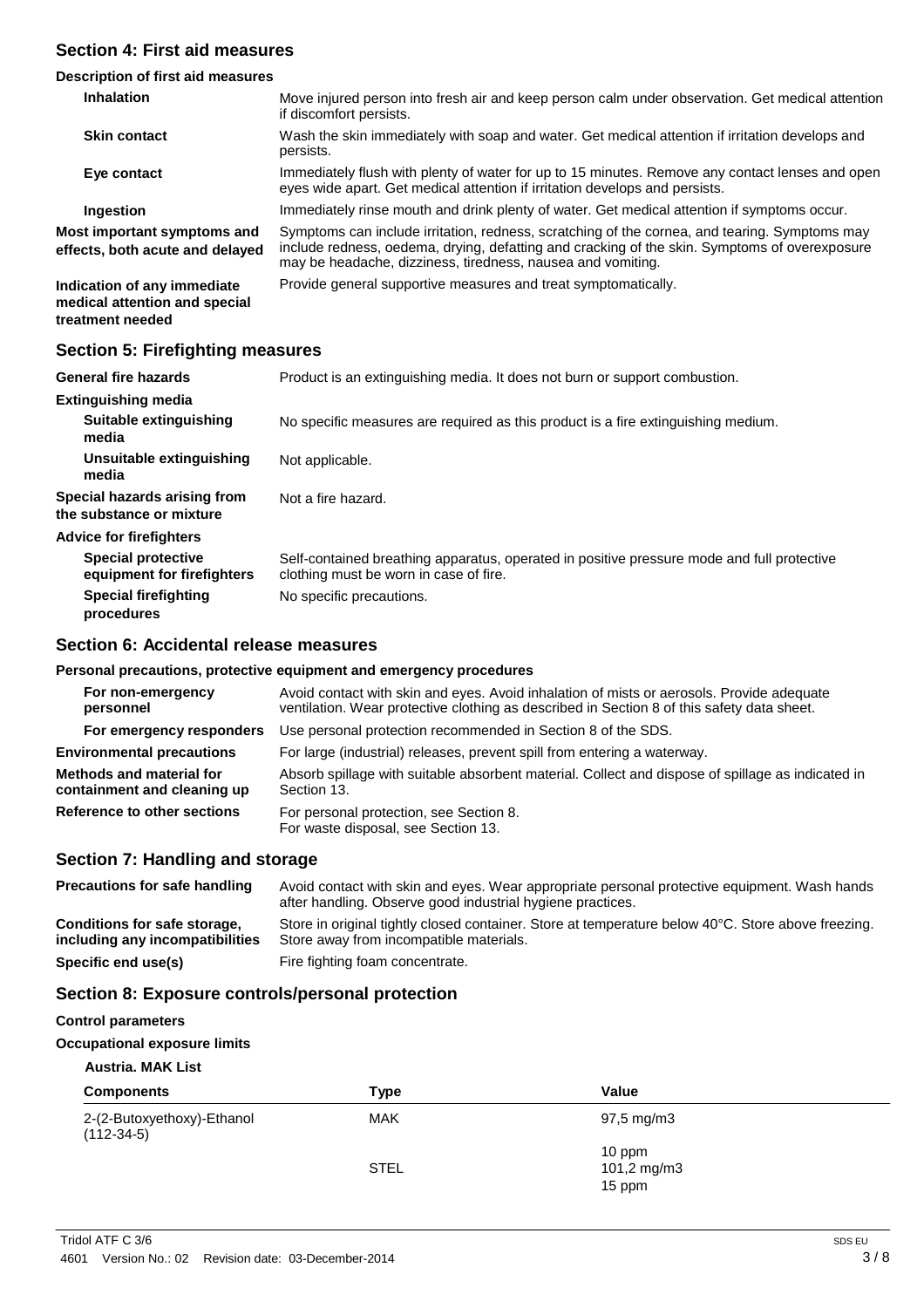|  | Belgium. Exposure Limit Values. |  |  |
|--|---------------------------------|--|--|
|--|---------------------------------|--|--|

| <b>Components</b>                                                                                                                                                                                    | <b>Type</b> | Value                          |         |
|------------------------------------------------------------------------------------------------------------------------------------------------------------------------------------------------------|-------------|--------------------------------|---------|
| 2-(2-Butoxyethoxy)-Ethanol<br>$(112-34-5)$                                                                                                                                                           | <b>STEL</b> | 101,2 mg/m3                    |         |
|                                                                                                                                                                                                      | <b>TWA</b>  | 15 ppm<br>67,5 mg/m3<br>10 ppm |         |
| Czech Republic. OELs. Government Decree 361                                                                                                                                                          |             |                                |         |
| <b>Components</b>                                                                                                                                                                                    | <b>Type</b> | Value                          |         |
| 2-(2-Butoxyethoxy)-Ethanol<br>$(112-34-5)$                                                                                                                                                           | Ceiling     | 100 mg/m3                      |         |
|                                                                                                                                                                                                      | <b>TWA</b>  | 70 mg/m3                       |         |
| France. Threshold Limit Values (VLEP) for Occupational Exposure to Chemicals in France, INRS ED 984                                                                                                  |             |                                |         |
| <b>Components</b>                                                                                                                                                                                    | Type        | <b>Value</b>                   |         |
| 2-(2-Butoxyethoxy)-Ethanol<br>$(112-34-5)$                                                                                                                                                           | <b>VLE</b>  | 101,2 mg/m3                    |         |
|                                                                                                                                                                                                      | <b>VME</b>  | 15 ppm<br>67,5 mg/m3<br>10 ppm |         |
| Germany. TRGS 900, Limit Values in the Ambient Air at the Workplace                                                                                                                                  |             |                                |         |
| <b>Components</b>                                                                                                                                                                                    | <b>Type</b> | <b>Value</b>                   |         |
| 2-(2-Butoxyethoxy)-Ethanol<br>$(112-34-5)$                                                                                                                                                           | <b>AGW</b>  | 100 mg/m3                      |         |
| Italy. OELs                                                                                                                                                                                          |             |                                |         |
| <b>Components</b>                                                                                                                                                                                    | <b>Type</b> | <b>Value</b>                   |         |
| 2-(2-Butoxyethoxy)-Ethanol<br>$(112-34-5)$                                                                                                                                                           | <b>STEL</b> | 101,2 mg/m3                    |         |
|                                                                                                                                                                                                      | <b>TWA</b>  | 15 ppm<br>67,5 mg/m3<br>10 ppm |         |
| Netherlands. OELs (binding)                                                                                                                                                                          |             |                                |         |
| <b>Components</b>                                                                                                                                                                                    | <b>Type</b> | Value                          |         |
| 2-(2-Butoxyethoxy)-Ethanol<br>$(112-34-5)$                                                                                                                                                           | <b>STEL</b> | 100 mg/m3                      |         |
|                                                                                                                                                                                                      | <b>TWA</b>  | 50 mg/m3                       |         |
| Norway. Administrative Norms for Contaminants in the Workplace                                                                                                                                       |             |                                |         |
| <b>Components</b>                                                                                                                                                                                    | <b>Type</b> | Value                          |         |
| 2-(2-Butoxyethoxy)-Ethanol<br>$(112-34-5)$                                                                                                                                                           | <b>TLV</b>  | 10 ppm                         |         |
|                                                                                                                                                                                                      |             | 68 mg/m3                       |         |
| Poland. MACs. Minister of Labour and Social Policy Regarding Maximum Allowable Concentrations and Intensities in<br><b>Working Environment</b>                                                       |             |                                |         |
| <b>Components</b>                                                                                                                                                                                    | <b>Type</b> | Value                          |         |
| 2-(2-Butoxyethoxy)-Ethanol<br>$(112-34-5)$                                                                                                                                                           | <b>STEL</b> | 100 mg/m3                      |         |
|                                                                                                                                                                                                      | <b>TWA</b>  | 67 mg/m3                       |         |
| Hygiene Norm GN 2.2.5.2439-09. Maximum allowable concentration (MAC) of harmful substances in the air of working<br>zones. Executive No. 76 of 30 april 2006. Including Appendixes No.1, 2, 3 and 4. |             |                                |         |
| <b>Components</b>                                                                                                                                                                                    | <b>Type</b> | <b>Value</b>                   | Form    |
| 2-(2-Butoxyethoxy)-Ethanol<br>$(112-34-5)$                                                                                                                                                           | Ceiling     | 10 mg/m3                       | Aerosol |
| <b>Spain. Occupational Exposure Limits</b>                                                                                                                                                           |             |                                |         |
| <b>Components</b>                                                                                                                                                                                    | <b>Type</b> | <b>Value</b>                   |         |
| 2-(2-Butoxyethoxy)-Ethanol<br>$(112-34-5)$                                                                                                                                                           | <b>STEL</b> | 101,2 mg/m3                    |         |
|                                                                                                                                                                                                      | <b>TWA</b>  | 15 ppm<br>67,5 mg/m3           |         |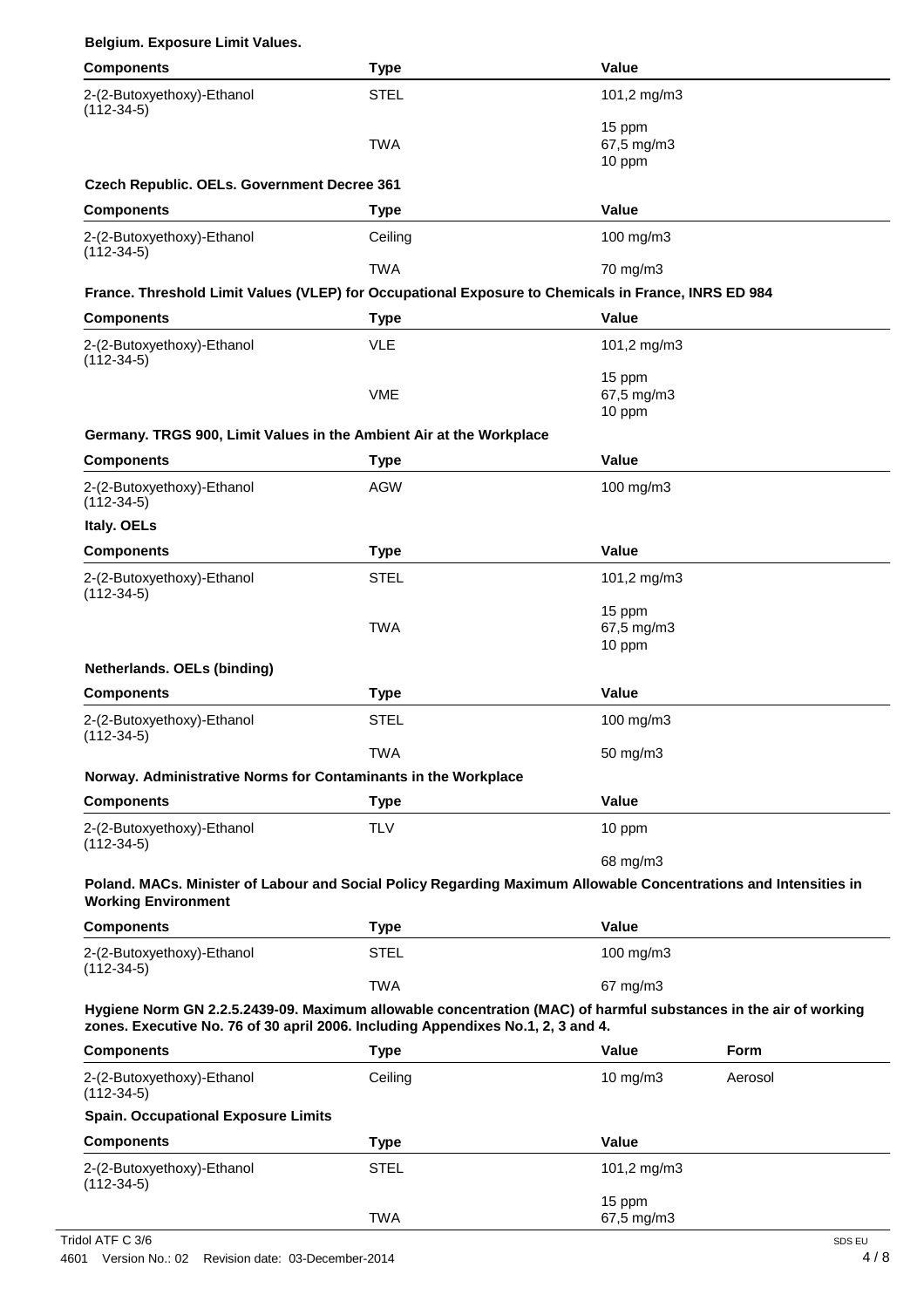### **Spain. Occupational Exposure Limits**

| <b>Components</b>                                 | <b>Type</b>                                                                                                                                                | Value                                                                                             |  |
|---------------------------------------------------|------------------------------------------------------------------------------------------------------------------------------------------------------------|---------------------------------------------------------------------------------------------------|--|
|                                                   |                                                                                                                                                            | 10 ppm                                                                                            |  |
| <b>Sweden. Occupational Exposure Limit Values</b> |                                                                                                                                                            |                                                                                                   |  |
| <b>Components</b>                                 | <b>Type</b>                                                                                                                                                | Value                                                                                             |  |
| 2-(2-Butoxyethoxy)-Ethanol<br>$(112-34-5)$        | <b>STEL</b>                                                                                                                                                | 200 mg/m3                                                                                         |  |
|                                                   | <b>TWA</b>                                                                                                                                                 | 30 ppm<br>100 mg/m3<br>15 ppm                                                                     |  |
| Switzerland. SUVA Grenzwerte am Arbeitsplatz      |                                                                                                                                                            |                                                                                                   |  |
| <b>Components</b>                                 | <b>Type</b>                                                                                                                                                | Value                                                                                             |  |
| 2-(2-Butoxyethoxy)-Ethanol<br>$(112-34-5)$        | <b>STEL</b>                                                                                                                                                | 101,2 mg/m3                                                                                       |  |
|                                                   | <b>TWA</b>                                                                                                                                                 | 15 ppm<br>67 mg/m3<br>10 ppm                                                                      |  |
| UK. EH40 Workplace Exposure Limits (WELs)         |                                                                                                                                                            |                                                                                                   |  |
| <b>Components</b>                                 | <b>Type</b>                                                                                                                                                | Value                                                                                             |  |
| 2-(2-Butoxyethoxy)-Ethanol<br>$(112-34-5)$        | <b>STEL</b>                                                                                                                                                | 101,2 mg/m3                                                                                       |  |
|                                                   | <b>TWA</b>                                                                                                                                                 | 15 ppm<br>67,5 mg/m3<br>10 ppm                                                                    |  |
| <b>Recommended monitoring</b><br>procedures       | Follow standard monitoring procedures.                                                                                                                     |                                                                                                   |  |
| <b>DNEL</b>                                       | Not available.                                                                                                                                             |                                                                                                   |  |
| <b>PNEC</b>                                       | Not available.                                                                                                                                             |                                                                                                   |  |
| <b>Exposure controls</b>                          |                                                                                                                                                            |                                                                                                   |  |
| Appropriate engineering<br>controls               | Ensure adequate ventilation, especially in confined areas. Observe occupational exposure limits<br>and minimise the risk of exposure.                      |                                                                                                   |  |
|                                                   | Individual protection measures, such as personal protective equipment                                                                                      |                                                                                                   |  |
| <b>General information</b>                        | Personal protective equipment should be chosen according to the CEN standards and in<br>discussion with the supplier of the personal protective equipment. |                                                                                                   |  |
| <b>Eye/face protection</b>                        | Wear approved safety goggles.                                                                                                                              |                                                                                                   |  |
| <b>Skin protection</b>                            |                                                                                                                                                            |                                                                                                   |  |
| - Hand protection                                 | Wear suitable gloves. Butyl rubber gloves are recommended. Suitable gloves can be<br>recommended by the glove supplier.                                    |                                                                                                   |  |
| - Other                                           | Wear suitable protective clothing.                                                                                                                         |                                                                                                   |  |
| <b>Respiratory protection</b>                     |                                                                                                                                                            | In case of inadequate ventilation: Use respiratory equipment with combination filter, type A2/P2. |  |
| <b>Thermal hazards</b>                            | Wear appropriate thermal protective clothing, when necessary.                                                                                              |                                                                                                   |  |
| <b>Hygiene measures</b>                           | Handle in accordance with good industrial hygiene and safety practices. Routinely wash work<br>clothing and protective equipment to remove contaminants.   |                                                                                                   |  |
| <b>Environmental exposure</b><br>controls         | Environmental manager must be informed of all major spillages.                                                                                             | Contain spills and prevent releases and observe national regulations on emissions.                |  |

### **Section 9: Physical and chemical properties**

### **Information on basic physical and chemical properties**

| <b>Physical state</b>                  | Liquid.        |
|----------------------------------------|----------------|
| Form                                   | Liquid.        |
| Colour                                 | Pale yellow.   |
| Odour                                  | Organic.       |
| Odour threshold                        | Not available. |
| рH                                     | ճ - ጸ          |
| <b>Melting point/freezing</b><br>point | Not available. |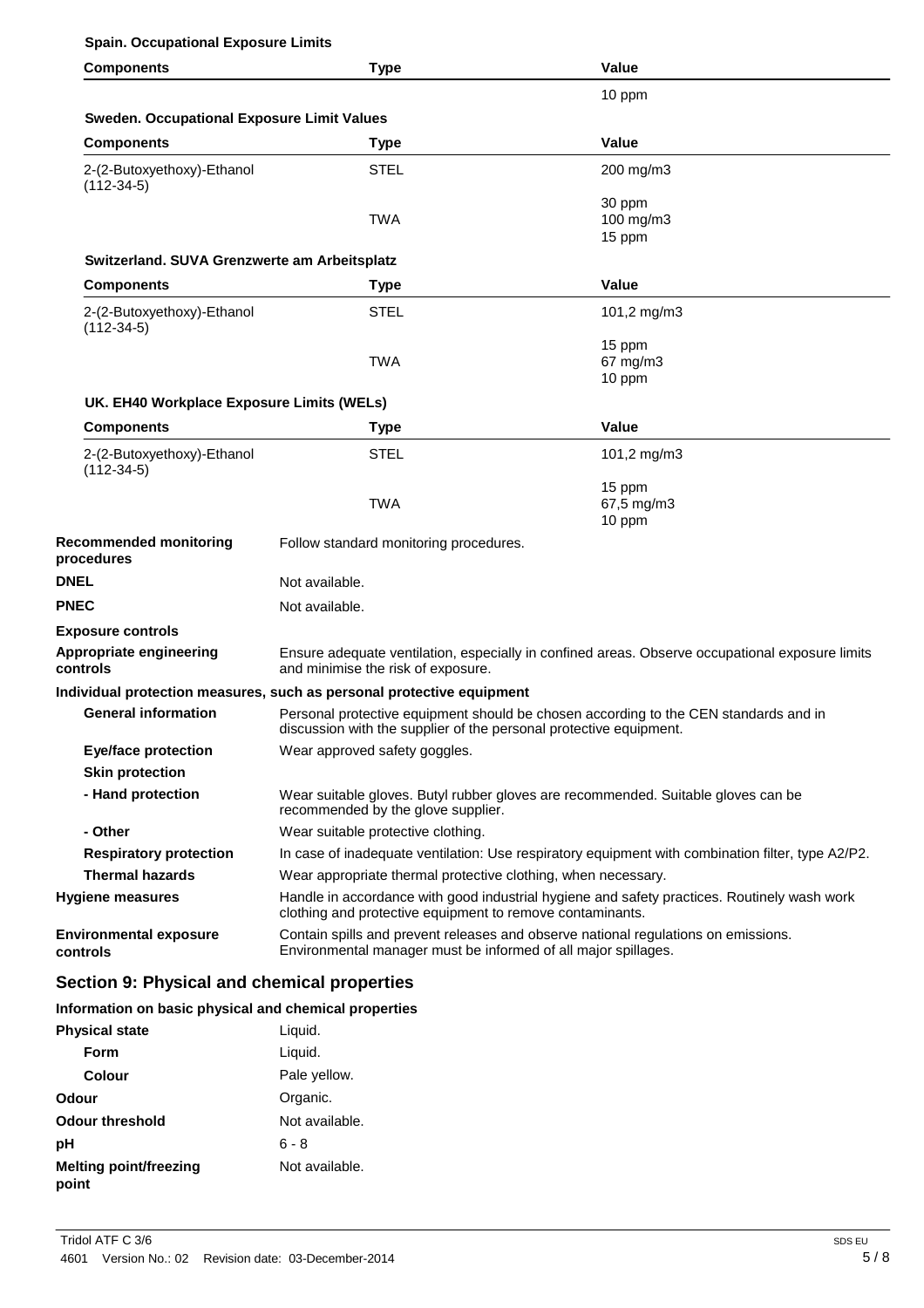| Boiling point, initial boiling<br>point, and boiling range | 100 °C (212 °F) @ 760 mmHg                    |
|------------------------------------------------------------|-----------------------------------------------|
| <b>Flash point</b>                                         | $> 98$ °C ( $> 208.4$ °F)                     |
| <b>Auto-ignition temperature</b>                           | Not applicable.                               |
| <b>Flammability (solid, gas)</b>                           | Not available.                                |
| <b>Flammability limit - lower</b><br>$(\%)$                | Not available.                                |
| <b>Flammability limit - upper</b><br>$(\%)$                | Not available.                                |
| <b>Oxidising properties</b>                                | Not applicable.                               |
| <b>Explosive properties</b>                                | Not applicable.                               |
| <b>Explosive limit</b>                                     | Not applicable.                               |
| Vapour pressure                                            | Not applicable.                               |
| <b>Vapour density</b>                                      | Not applicable.                               |
| <b>Evaporation rate</b>                                    | Not applicable.                               |
| <b>Relative density</b>                                    | 1,015                                         |
| <b>Solubility (water)</b>                                  | Miscible in all proportions.                  |
| <b>Partition coefficient</b><br>(n-octanol/water)          | No data available.                            |
| <b>Decomposition</b><br>temperature                        | Not available.                                |
| <b>Viscosity</b>                                           |                                               |
| <b>Percent volatile</b>                                    | Not available.                                |
| <b>Other information</b>                                   | Not available.                                |
|                                                            | No relevant additional information available. |

## **Section 10: Stability and reactivity**

| <b>Reactivity</b>                            | The product is stable and non reactive under normal conditions of use, storage and transport.         |
|----------------------------------------------|-------------------------------------------------------------------------------------------------------|
| <b>Chemical stability</b>                    | Stable at normal conditions.                                                                          |
| <b>Possibility of hazardous</b><br>reactions | Hazardous polymerisation does not occur.                                                              |
| <b>Conditions to avoid</b>                   | Contact with incompatible materials. Excessive heat. Freezing (Product properties are<br>unaffected). |
| Incompatible materials                       | Alkali metals. Strong oxidising agents. Water reactive materials.                                     |
| <b>Hazardous decomposition</b><br>products   | Carbon oxides. Sulphur oxides. Hydrogen fluoride. Nitrogen oxides (NOx). Magnesium oxides.            |

## **Section 11: Toxicological information**

| <b>General information</b>               | the potential health effects of this product.                                                                                                                         | The information in this section is for the individual ingredients that are expected to contribute to |
|------------------------------------------|-----------------------------------------------------------------------------------------------------------------------------------------------------------------------|------------------------------------------------------------------------------------------------------|
| Information on likely routes of exposure |                                                                                                                                                                       |                                                                                                      |
| Ingestion                                | May cause discomfort if swallowed.                                                                                                                                    |                                                                                                      |
| <b>Inhalation</b>                        | Under normal conditions of intended use, this material is not expected to be an inhalation hazard.                                                                    |                                                                                                      |
| <b>Skin contact</b>                      | May cause skin irritation.                                                                                                                                            |                                                                                                      |
| Eye contact                              | Causes serious eye irritation.                                                                                                                                        |                                                                                                      |
| <b>Symptoms</b>                          | Symptoms can include irritation, redness, scratching of the cornea, and tearing. Symptoms may<br>include redness, oedema, drying, defatting and cracking of the skin. |                                                                                                      |
| Information on toxicological effects     |                                                                                                                                                                       |                                                                                                      |
| <b>Acute toxicity</b>                    | May cause skin and eye irritation. May cause central nervous system effects.                                                                                          |                                                                                                      |
| <b>Components</b>                        | <b>Test results</b>                                                                                                                                                   |                                                                                                      |
| 2-(2-Butoxyethoxy)-Ethanol (112-34-5)    |                                                                                                                                                                       | Acute Dermal LD50 Rabbit: 2700 mg/kg                                                                 |
|                                          |                                                                                                                                                                       | Acute Oral LD50 Rat: 4500 mg/kg                                                                      |
| Sodium Decyl Sulphate (142-87-0)         |                                                                                                                                                                       | Acute Oral LD50 Rat: 1950 mg/kg                                                                      |
| <b>Skin corrosion/irritation</b>         | Prolonged contact may cause dryness of the skin.                                                                                                                      |                                                                                                      |
| Serious eye damage/eye<br>irritation     | Causes serious eye irritation. Exposed may experience eye tearing, redness, and discomfort.                                                                           |                                                                                                      |
| <b>Respiratory sensitisation</b>         | No data available.                                                                                                                                                    |                                                                                                      |
| <b>Skin sensitisation</b>                | Not a skin sensitiser.                                                                                                                                                |                                                                                                      |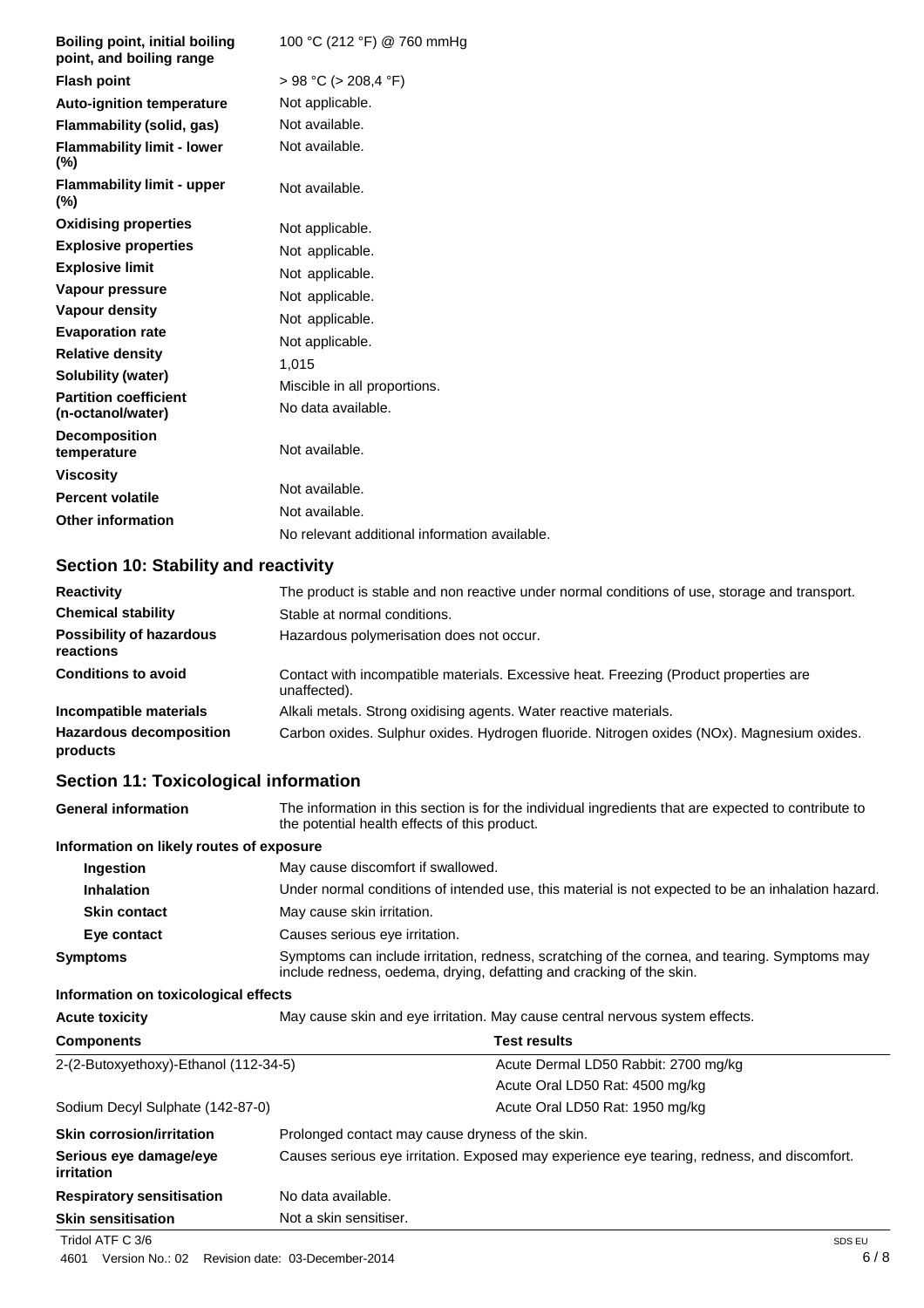| Germ cell mutagenicity                                   | No data available.                                                                                                                                  |
|----------------------------------------------------------|-----------------------------------------------------------------------------------------------------------------------------------------------------|
| Carcinogenicity                                          | No data available.                                                                                                                                  |
| <b>Reproductive toxicity</b>                             | No data available.                                                                                                                                  |
| Specific target organ<br>toxicity - single exposure      | No data available.                                                                                                                                  |
| Specific target organ<br>toxicity - repeated<br>exposure | No data available.                                                                                                                                  |
| <b>Aspiration hazard</b>                                 | No data available.                                                                                                                                  |
| Mixture versus substance<br>information                  | None known.                                                                                                                                         |
| <b>Other information</b>                                 | Persons with pre-existing skin disorders may be more susceptible to the effects of the product.<br>Prolonged contact may cause dryness of the skin. |

### **Section 12: Ecological information**

| <b>Toxicity</b>                                             | No toxicity data noted for the ingredient(s).                                                   |
|-------------------------------------------------------------|-------------------------------------------------------------------------------------------------|
| <b>Persistence and</b><br>degradability                     | No data available.                                                                              |
| <b>Bioaccumulative potential</b>                            | No data available.                                                                              |
| <b>Mobility</b>                                             | The product is water soluble and may spread in water systems.                                   |
| <b>Environmental fate -</b><br><b>Partition coefficient</b> | No data available.                                                                              |
| <b>Mobility in soil</b>                                     | No data available.                                                                              |
| <b>Results of PBT and</b><br><b>vPvB</b> assessment         | No data available.                                                                              |
| Other adverse effects                                       | An environmental hazard cannot be excluded in the event of unprofessional handling or disposal. |

### **Section 13: Disposal considerations**

| Waste treatment methods      |                                                                                                                                                    |
|------------------------------|----------------------------------------------------------------------------------------------------------------------------------------------------|
| <b>Residual waste</b>        | Dispose of waste and residues in accordance with local authority requirements.                                                                     |
| Contaminated packaging       | Dispose of in accordance with local regulations. Empty containers should be taken to an approved<br>waste handling site for recycling or disposal. |
| EU waste code                | 16 03 05* Waste codes should be assigned by the user based on the application for which the<br>product was used.                                   |
| Disposal methods/information | Dispose of waste and residues in accordance with local authority requirements.                                                                     |

### **Section 14: Transport information**

### **ADR**

The product is not covered by international regulation on the transport of dangerous goods.

### **RID**

The product is not covered by international regulation on the transport of dangerous goods.

### **ADN**

The product is not covered by international regulation on the transport of dangerous goods.

### **IATA**

The product is not covered by international regulation on the transport of dangerous goods.

### **IMDG**

The product is not covered by international regulation on the transport of dangerous goods.

#### **Transport in bulk according to Annex II of MARPOL73/78 and the IBC Code** No information available.

### **Section 15: Regulatory information**

**Safety, health and environmental regulations/legislation specific for the substance or mixture**

### **EU Regulations**

**Directive 96/61/EC concerning integrated pollution prevention and control (IPPC): Article 15, European Pollution Emission Registery (EPER)**

### Not listed.

**Regulation (EC) No. 1907/2006, REACH Article 59(1). Candidate List**

Not listed.